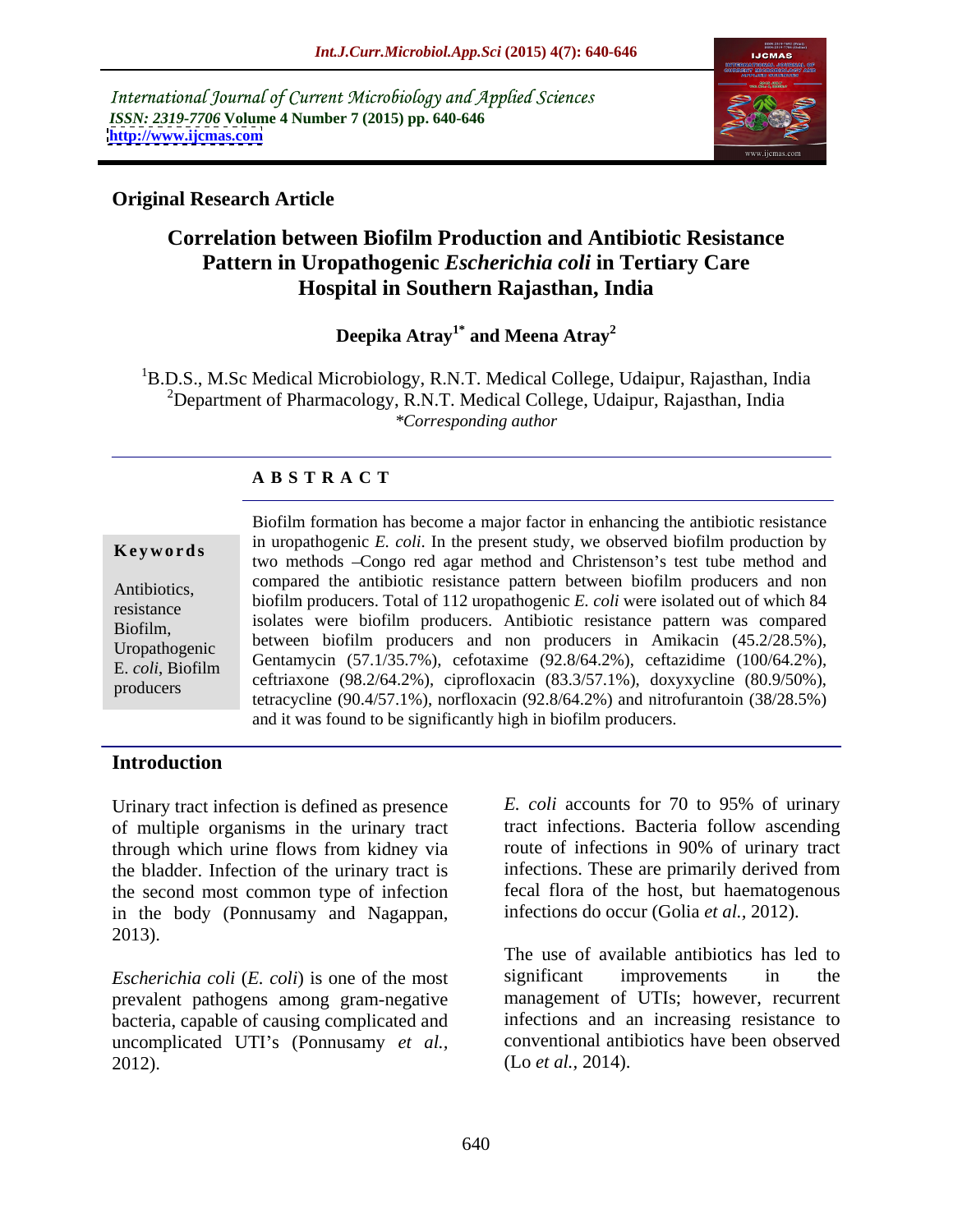Biofilm plays a major role in virulence of competitive advantage, utilizing flagella to bacteria. The possible relationship between overcome hydrodynamic and repulsive bacteria persistence in the urinary tract and the presence of virulence factors (VFs) lead for initial attachment has been documented to biofilm formation like adhesins, toxins, entity of several pathogens, including P. lipo polysaccharides, iron acquisition, aeruginosa, Vibrio cholerae, Listeria presence of capsule and serum resistance *monocytogenes*, and *E. coli* (Kostakioti *et*  (Ponnusamy and Nagappan, 2013; Golia *et al.,* 2012). Biofilm formation enables single cell organisms to assume a temporary There are several advantages for

surface has come to be recognized as a  $et al., 2008$ . complex developmental process that is

The transition from planktonic growth to respond poorly to antibiotic therapy and can biofilm occurs in response to environmental withstand host immune response changes, and involves multiple regulatory (Ponnusamy *et al.,* 2012, Ponnusamy and networks, which translate signals to concerted gene expression changes thereby mediating the spatial and temporal This also helps in spread of antibiotic reorganization of the bacterial cell resistant traits in nosocomial infection (Kostakioti *et al.,*2013). (Ponnusamy and Nagappan, 2013).

irreversible stages and involves numerous conserved and/or species-specific factors. The first step involves the introduction of bacteria to a surface, a process which is at

or repelling forces that vary depending on nutrient levels, pH, ionic strength, and **Inclusion criteria**temperature. Medium properties, along with bacterial cell-surface composition affect Urine samples with pure cultures showing velocity and direction toward or away from the contact surface. Motile bacteria have a

forces. The importance of flagellar motility for several pathogens, including *P. aeruginosa*, *Vibrio cholerae, Listeria al.,* 2013).

multicellular lifestyle, in which "group microorganisms to form biofilms. They behavior" facilitates survival in adverse provide enclosed surface space which is environments. occupied and can provide a degree of What was once defined as the formation of a might have catalytic functions through the community of microorganisms attached to a localizing cells in close proximity (Prasanna There are several advantages for stability in the growth environment. They *et al.,* 2008).

multifaceted and dynamic in nature. Microbial biofilms have been associated with lot of persistent infections which withstand host immune response Nagappan, 2013).

Bacterial aggregation and subsequent In this study we screened 200 non repetitive biofilm maturation consists of reversible and clinical urinary isolates by conventional least in part stochastic, driven by Brownian further antibiotic susceptibility pattern was motion and gravitational forces, and tested for various antibiotics. The main aim influenced by surrounding hydrodynamic and objective of this study to evaluate forces (Kostakioti *et al.,*2013). biofilm production in various uropathogenic Within a niche, bacteria encounter attractive correlate it with antibiotic resistance pattern. microbiological methods. Biofilm production was detected in each sample using two methods- Congo red agar method and Christenson's test tube method and *E. coli* through two different methods and to

### **Inclusion criteria-**

significant bacteruria  $(10^5 \text{ CFU/ml})$ .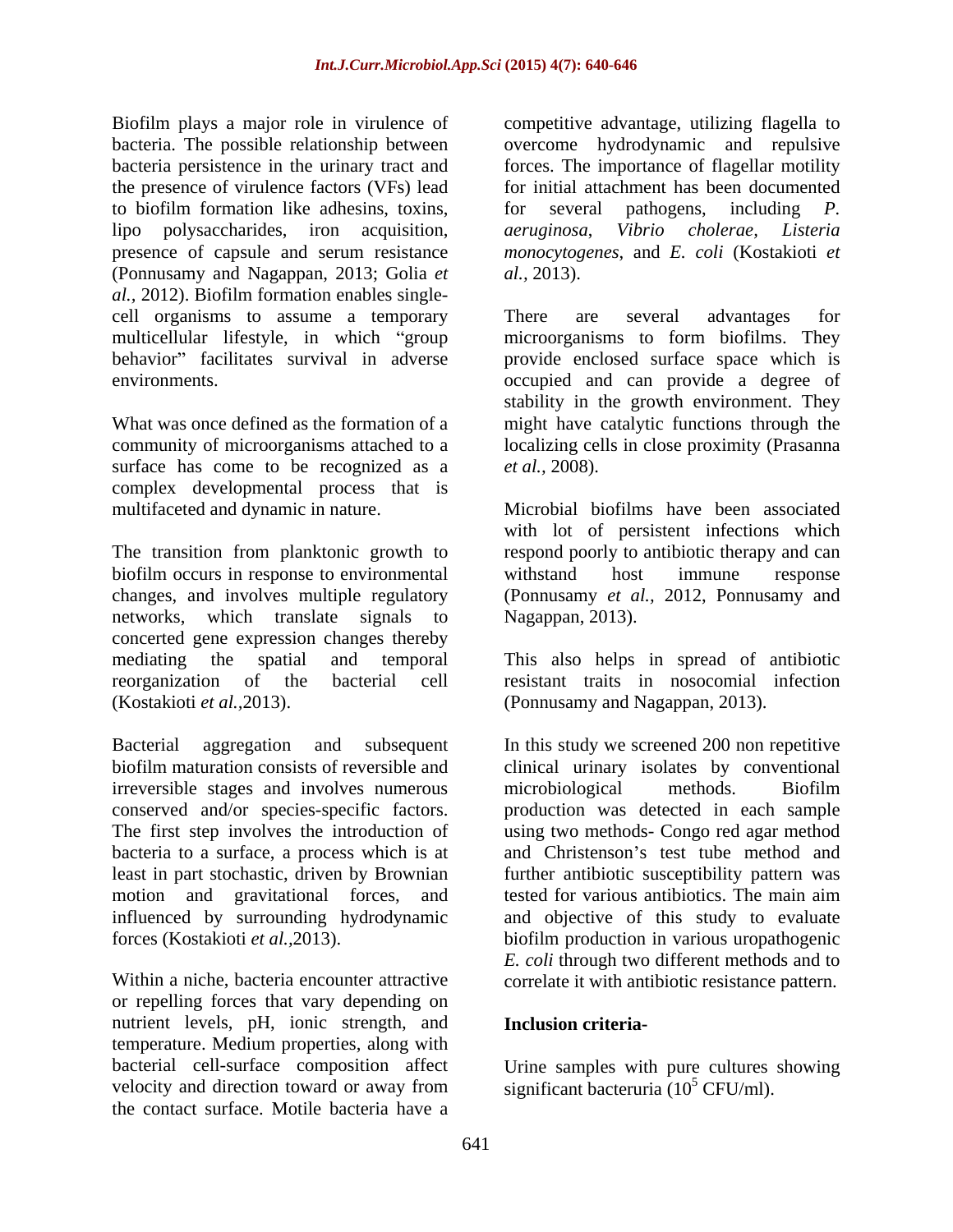Mixed cultures and asymptomatic bacteruria

200 urine samples fulfilling inclusion criteria were selected from urine samples in

# **Tube method (TM)**

TSBglu (10mL) was inoculated with loopful pink colored colonies indicate negative of microorganism from overnight culture plates and incubated for 24 hours at 37°C. The tubes were decanted and washed with PBS (pH 7.3) and dried. Dried tubes were stained with crystal violet (0.1%). Excess It is done by Kirby Baeur disk diffusion stain was removed and tubes are washed method using the reference strain *E. coli* with deionized water. Tubes were than dried ATCC 29522 using commercially available in inverted position and observed for biofilm formation.

Biofilm formation was considered positive and turbidity is adjusted at 0.5 McFarland when a visible film lined the wall and standard. Broth culture is spread on the plate bottom of the tube. Ring formation at the to make lawn culture on Mueller Hilton liquid interface is not indicative of biofilm formation. Tubes were examined and the amount of biofilm formation is scored as Discs are applied on surface of agar and positive or negetive. Experiments are plates are incubated overnight at 30-35 °C in performed in triplicate and repeated three ambient air. Results are interpreted using times (Golia *et al.,* 2012). CLSI guidelines (Koneman *et al.,* 2006).

Freeman *et al.* (1989) had described an Ceftriaxone, Ciprofloxacin, Doxycycline, alternative method of screening biofilm formation; which requires the use of a

**Exclusion criteria** extending the specially prepared solid medium -brain heart infusion broth (BHI) supplemented with 5% sucrose and Congo red.

**Material and Method The medium was composed of BHI (37** gms/L), sucrose (50 gms/L), agar no.1 (10 gms/L) and congo red stain (0.8 gms/L).

duration of July to December 2014. Congo red was prepared as concentrated Biofilm detection & antibiotic sensitivity for 15 minutes, separately from other was done by the following methods. medium constituents and is then added when Methods for biofilm production-- inoculated and incubated aerobically for 24 aqueous solution and autoclaved at 121°C the agar had cooled to 55°C. Plates are to 48 hours at 37°C.

A qualitative assessment of biofilm with a dry crystalline consistency. A formation was determined as described by darkening of the colonies with the absence Christensen *et al* (1982) of a dry crystalline colonial morphology Positive result is indicated by black colonies indicated an indeterminate result. Red or result (Mathur *et al.,* 2006).

# **Antibiotic susceptibility testing**

discs from Himedia, Mumbai.

Colonies are inoculated into peptone water agar.

**Congo red Agar method (CRA)** *Congo red Agar method (CRA) Congo for following antibiotics: Amikacin,* Antibiotic resistance pattern was observed for following antibiotics: Amikacin, Gentamycin, Cefotaxime, Ceftazidime, Ceftriaxone, Ciprofloxacin, Doxycycline, Tetracycline, Norfloxacin, Nitrofurantoin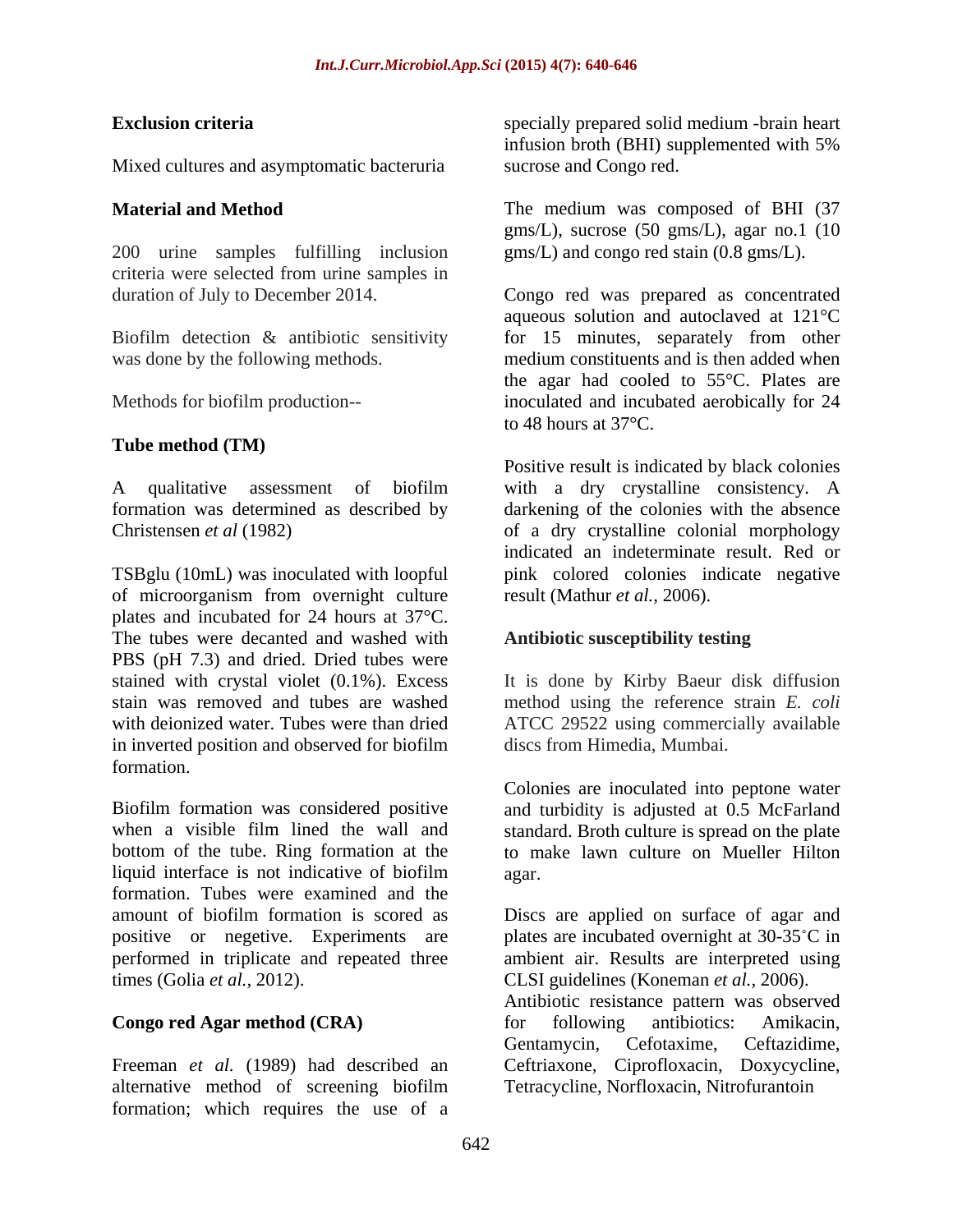Total 200 urine samples were processed biofilm) or acquired (due to transfer of with significant bacteruria. Out of 200 extrachromosomal elements to susceptible samples, 112 samples with *E. coli* isolates were observed.

*E. coli* isolates is tabulated below in table 1.

(73%) isolates positive for both Christensons test tube method and Congo red agar method. 28 (27%) isolates were Least resistant drug observed was biofilm non producers. nitrofurantoin. In contrast, resistance was

Antibiotic susceptibility pattern of biofilm producers was observed as shown in table 2.

*Escherichia coli* is the most frequent microorganism involved in urinary tract recurrent infection, which can be defined as either re-infection or relapse (Soto *et al.*, resistance to amikacin (70%) and

In our study, we studied 200 samples of UTI The future expansion of this study can be out of which 112 were positive for *E. coli* done by genetic analysis of biofilm isolates. Maximum resistance was observed producing strains to observe the presence of in cephalosporins  $(86-91\%)$  followed by *ica* gene. norfloxacin (86%) and tetracycline (82%)

decreased susceptibility to antimicrobial

**Results and Discussion agents.** This susceptibility may be intrinsic (as a natural outcome of growth in the organisms in the biofilm).

The antibiotic resistance pattern of various to be biofilm producers which were highly Biofilm production was observed in 84 norfloxacin followed by ciprofloxacin and In our study, 84 (73.3%) isolates were found resistant to antibiotics. Maximum resistance was observed with cephalosporins, tetracycline.

> Least resistant drug observed was much less in non biofilm producer isolates as compared to biofilm production.

Antibiotic susceptibility pattern of biofilm production with antibiotic resistance and non producers was observed as shown in observed similar pattern however they chart 1. observed 100% resistance to majority of Golia *et al.* (2012) correlated biofilm drugs used including tetracycline and nitrofurantion.

infection (UTI). Acute UTI caused by Ponnusamy *et al.* (2012) also showed uropathogenic *E. coli* (UPEC) can lead to multidrug resistance in biofilm producing *E.* 2006). gentamycin (86%) as compared to our study. *coli* but they observed greater degree of resistance to amikacin (70%) and

*ica* gene.

while nitrofurantoin (36%) and amikacin In conclusion, the present scenario biofilm (41%) were least resistant. Suman *et al.* seems to play a major role in multidrug (2007) reported similar resistance pattern to resistance in various organisms and this antibiotics in their study. study also conclude that biofilm production Biofilms have great significance for public plays an important role in antibiotic health, because biofilm-associated resistance in *E. coli* infection and thus microorganisms exhibit dramatically different methods should be employed to avoid biofilm formation on various surfaces.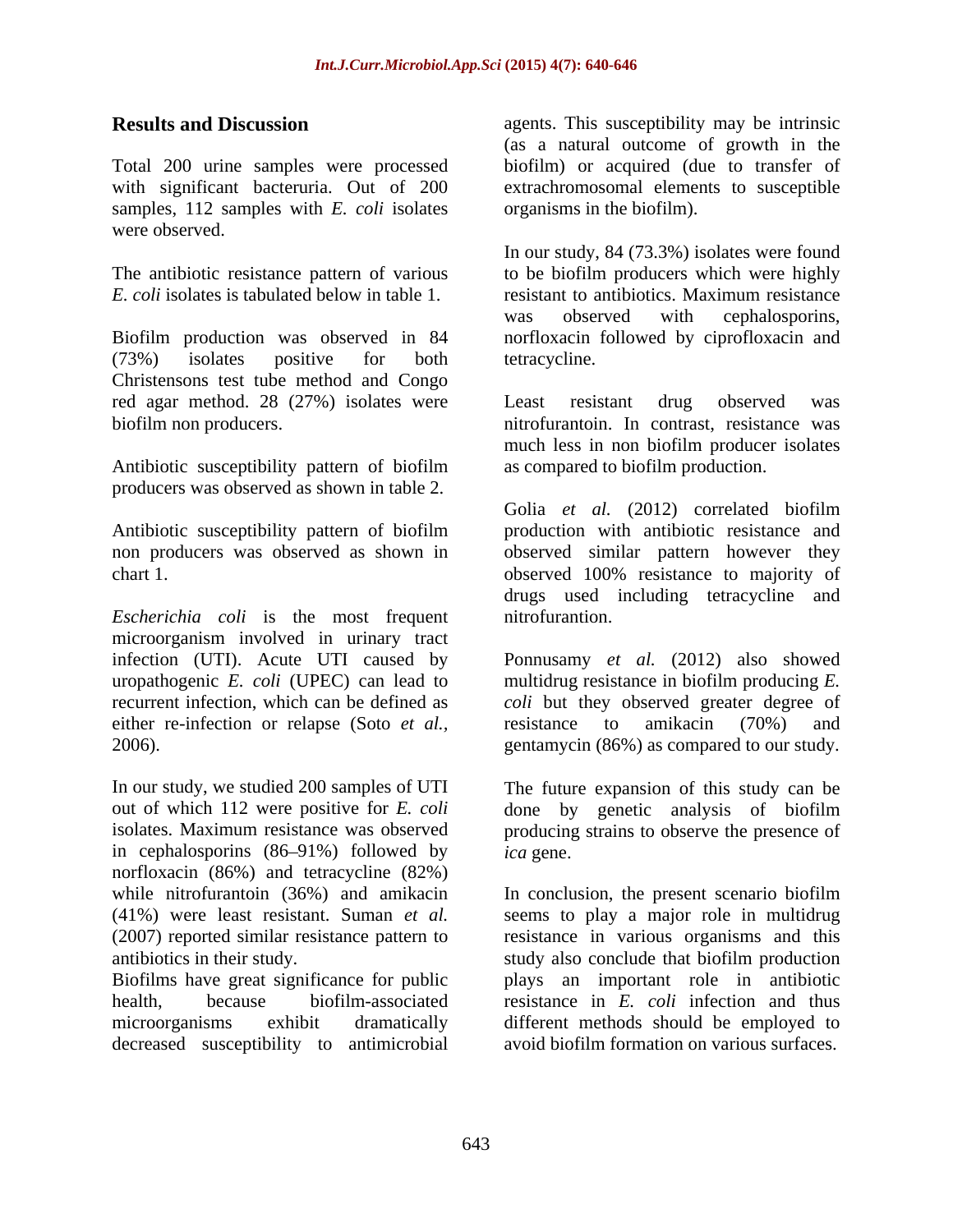| % of isolates  | Sensitive | Resistant |
|----------------|-----------|-----------|
| Amikacin       | 50        |           |
| Gentamycin     | 48        | 57        |
| Cefotaxime     | 14        | 86        |
| Ceftazidime    |           |           |
| Ceftriaxone    |           | 88        |
| Ciprofloxacin  | 23        | --        |
| Doxycycline    | $\sim$    | 70        |
| Tetracycline   |           | 82        |
| Norfloxacin    | 14        | 86        |
| Nitrofurantoin | 64        | 36        |

**Table.1** Antibiotic susceptibility pattern of *E. coli* isolates

**Table.2** Antibiotic susceptibility pattern of no. of biofilm producer isolates

| No. of biofilm producing isolates | Sensitive      | Resistant |
|-----------------------------------|----------------|-----------|
| Amikacin                          | 46             | 38        |
| Gentamycin                        | 36             | 48        |
| Cefotaxime                        | 06             | 78        |
| Ceftazidime                       | $00\,$         | 84        |
| Ceftriaxone                       | $\Omega$<br>V4 | 80        |
| Ciprofloxacin                     |                | 70        |
| Doxycycline                       | Iб             | 68        |
| Tetracycline                      | 08             | 76        |
| Norfloxacin                       | 06             | 78        |
| Nitrofurantoin                    | 52             | 32        |

Total biofilm producers=84

**Table.3** Correlation between resistance pattern of biofilm producers and non biofilm producers

| No. of isolates resistant | Biofilm producer | Biofim non producer |
|---------------------------|------------------|---------------------|
| Amikacin                  | 38(45.2%)        | 08(28.5%)           |
| Gentamycin                | $48(57.1\%)$     | 10(35.7%)           |
| Cefotaxime                | 78(92.8%)        | $18(64.2\%)$        |
| Ceftazidime               | 84(100%)         | $18(64.2\%)$        |
| Ceftriaxone               | 80(98.2%)        | $18(64.2\%)$        |
| Ciprofloxacin             | 70(83.3%)        | $16(57.1\%)$        |
| Doxycycline               | 68(80.9%)        | 14(50%)             |
| Tetracycline              | 76(90.4%)        | $16(57.1\%)$        |
| Norfloxacin               | 78(92.8%)        | $18(64.2\%)$        |
| Nitrofurantoin            | 32(38.01%)       | 08(28.5%)           |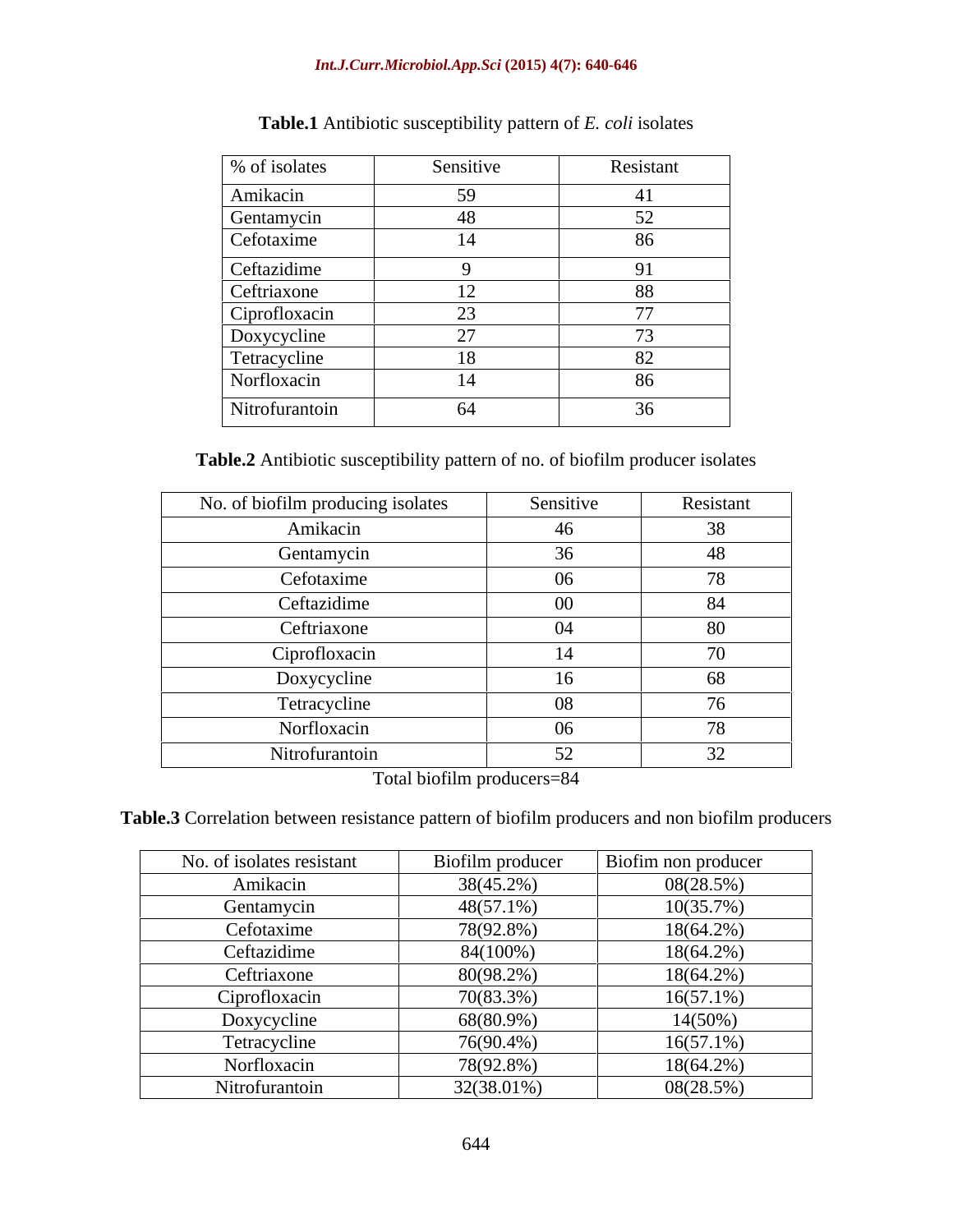

**Chart.1** Antibiotic susceptibility pattern in non biofilm producer isolates

- Christensen, G.D., Simpson, W.A., Bisno, A.L., Beachey, E.H. 1982. Adherence Staphylococcus epidermidis to smooth
- Freeman, D.J., Falkiner, F.R., Keane, C.T. 1989. New method for detecting slime production by coagulase negative  $J. Ant$ <br>Stanbylococci  $J. Clin$  Pathol  $A2: 1026.$ Staphylococci. *J. Clin. Pathol.,* 42:
- Golia, S., Hittinahalli, V., Karjigi, S.K., uropathogenic *Escherichia coli* and its antibiotic resistance pattern. *J. Evol.* screening methods. *Inc. Med. Dental Sci.* 1(3): 166 *Microbiol.*, 24(1): 25–9. *Med. Dental Sci.,* 1(3): 166.
- Koneman, E., Allen, S.D., Janda, W.M., microbiology, 5th edn, San Fransisco,
- Hultgren, S.J. 2013. Bacterial *Microbiol. Res., 4(2)*: 101–118. therapeutic strategies in the dawn of

**References** the postantibiotic era. Cold Spring Harb Perspect Med., 3(4).

- of slime producing strains of K., Selwood, D.L., Waksman, G., surfaces. *Infect. Immun.*, 37: 318–26. <br> **an DI** Falkiner FR Keane CT *Escherichia coli* by chemical Lo, A.W.H., Van dewater, K., Gane, P.J., Chan, A.W.E., Steadman, D., Stevens, Remaut, H. 2014. Suppression of type 1 pilus assembly in uropathogenic *Escherichia coli* by chemical inhibition of subunit polymerization. *J. Antimicrob. Chemother.,* 69: 1017 1026.
- 872 4. Mathur, T., Singhal, S., Khan, S., Upadhyay, Reddy, K.M. 2012. Correlation Detection of biofilm formation among between biofilm formation of the clinical isolates of staphylococci: D.J., Fatma, T., Rattan, A. 2006. Detection of biofilm formation among the clinical isolates of staphylococci: An evaluation of three different screening methods. *Indian J. Med. Microbiol.,* 24(1): 25–9.
- Schreckenberger, P.C. 2006. Color Extended spectrum beta -lactamase,<br>atlas and textbook of diagnostic biofilm-producing uropathogenic atlas and textbook of diagnostic biofilm-producing uropathogenic<br>microbiology 5th edn San-Fransisco pathogens and their antibiotic Lippincott. Pp. 624–671. Susceptibility patterns from urinary Kostakioti, M., Hadjifrangiskou, M., tract infection- an overview. *Int. J.* Ponnusamy, P., Nagappan, R. 2013. Extended spectrum beta -lactamase, biofilm-producing uropathogenic pathogens and their antibiotic susceptibility patterns from urinary
	- biofilms: development, dispersal and <br>the ponnusamy, P., Vidhya, N., Murugan, S.<br>therapeutic strategies in the dawn of 2012. In vitro biofilm formation by Ponnusamy, P., Vidhya, N., Murugan, S. 2012. In vitro biofilm formation by uropathogenic *Escherichia coli* and